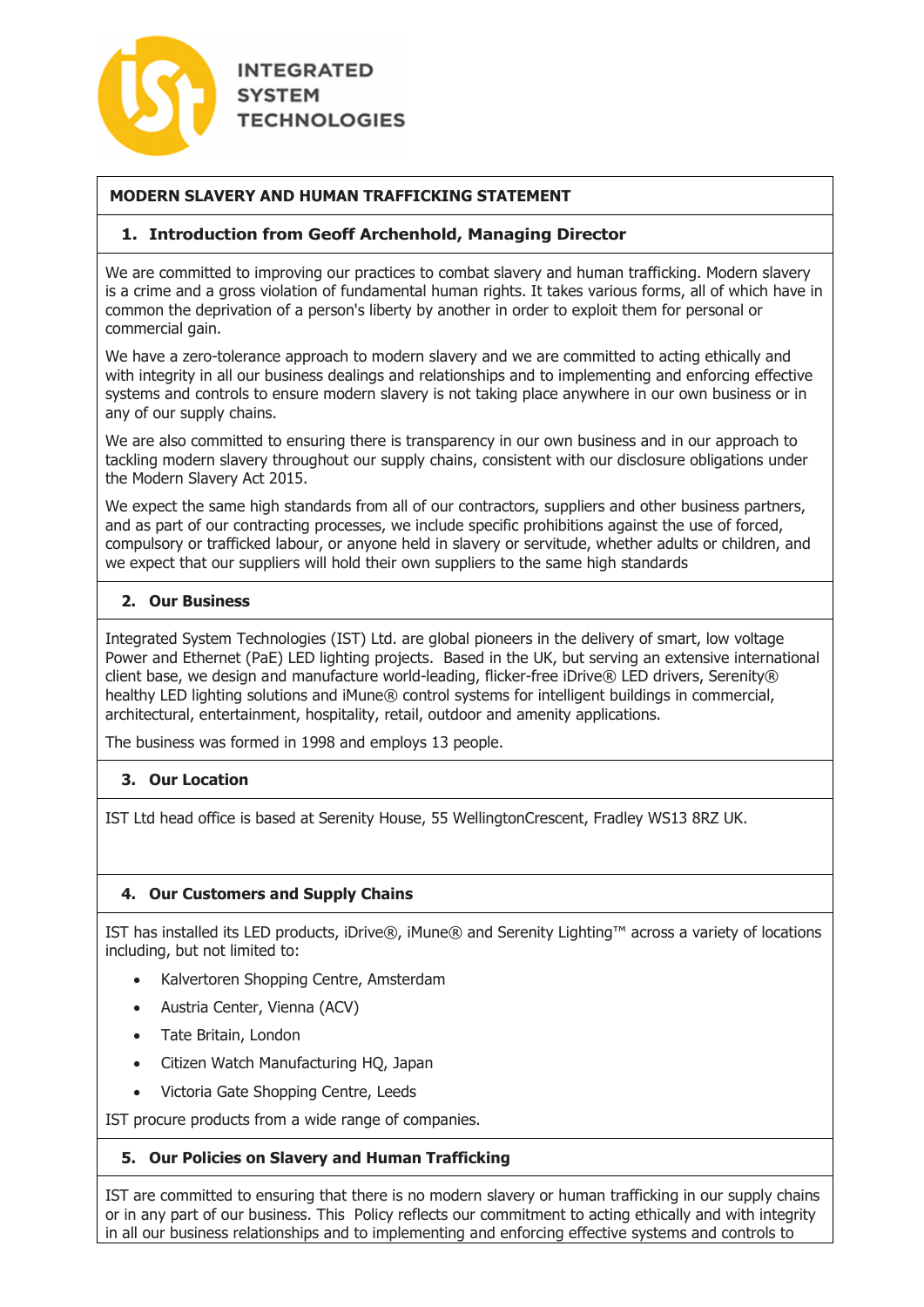

ensure slavery and human trafficking is not taking place anywhere in our supply chains.

## **5.1 Due diligence processes for slavery and human trafficking**

As part of our initiative to identify and mitigate risk in our supply chain, we:

- Identify and assess potential risk areas in our supply chains.
- Monitor potential risk areas in our supply chains.
- Protect whistle blowers.

All suppliers are required to complete IST's Supplier PQQ which requires the supplier to provide details on management of Health and Safety, Environmental, Quality and general enquiries relating to the company for example, insurances, training and competence, amongst others.

The PQQ is designed to identify the risk to IST and enable the company to determine if the risks are low or can be managed and controlled. Where labour only suppliers are employed the need to provide proof of the right to work eradicates the risk of employing someone illegally and allows the company to check on the Labour supplier to ensure they are not involved in slavery and human trafficking.

We expect each entity in the supply chain to, at least, adopt 'one-up' due diligence on the next link in the chain. As part of the PQQ statement, all suppliers are asked to provide evidence of their due diligence or Statement in line with the Modern Slavery Act 2015.

To ensure a high level of understanding of the risks of modern slavery and human trafficking in our supply chains and our business, we provide training to relevant members of staff. All Directors have received training on the subject and are aware of their legal responsibilities.

Whistleblowing is addressed in our employee handbook and is designed to support and protect any employee who wishes to raise a serious concern. Any disclosures made in good faith in relation to modern slavery or human trafficking will be dealt with under the Whistleblowing Policy.

## **5.2 Our values**

IST has a zero-tolerance approach to slavery and human trafficking. IST request that all those in our supply chain and contractors comply with our values and ethics.

The Directors are responsible for compliance in their respective departments and for their supplier relationships.

## **5.3 Training**

To ensure a high level of understanding of the risks of modern slavery and human trafficking in our supply chains and our business, we provide training to our Directors.

#### **5.4 Our effectiveness in combating slavery and human trafficking**

IST use the following to ensure that slavery and human trafficking is not taking place in any part of our business or supply chains:

- Review carried out by our Finance and Commercial departments on compliance of our suppliers with our PQQ requirements
- Use of labour monitoring and payroll systems
- Communication and personal contact with the next link in the supply chain and their understanding of, and compliance with our expectations.

The statement will be reviewed annually by the Board.

This statement is made pursuant to section 54(1) of the Modern Slavery Act 2015 and constitutes our company's slavery and human trafficking statement for the financial year ending 2018.

This statement will be displayed prominently at all of our premises and made available to other stakeholders - on request and via the website.